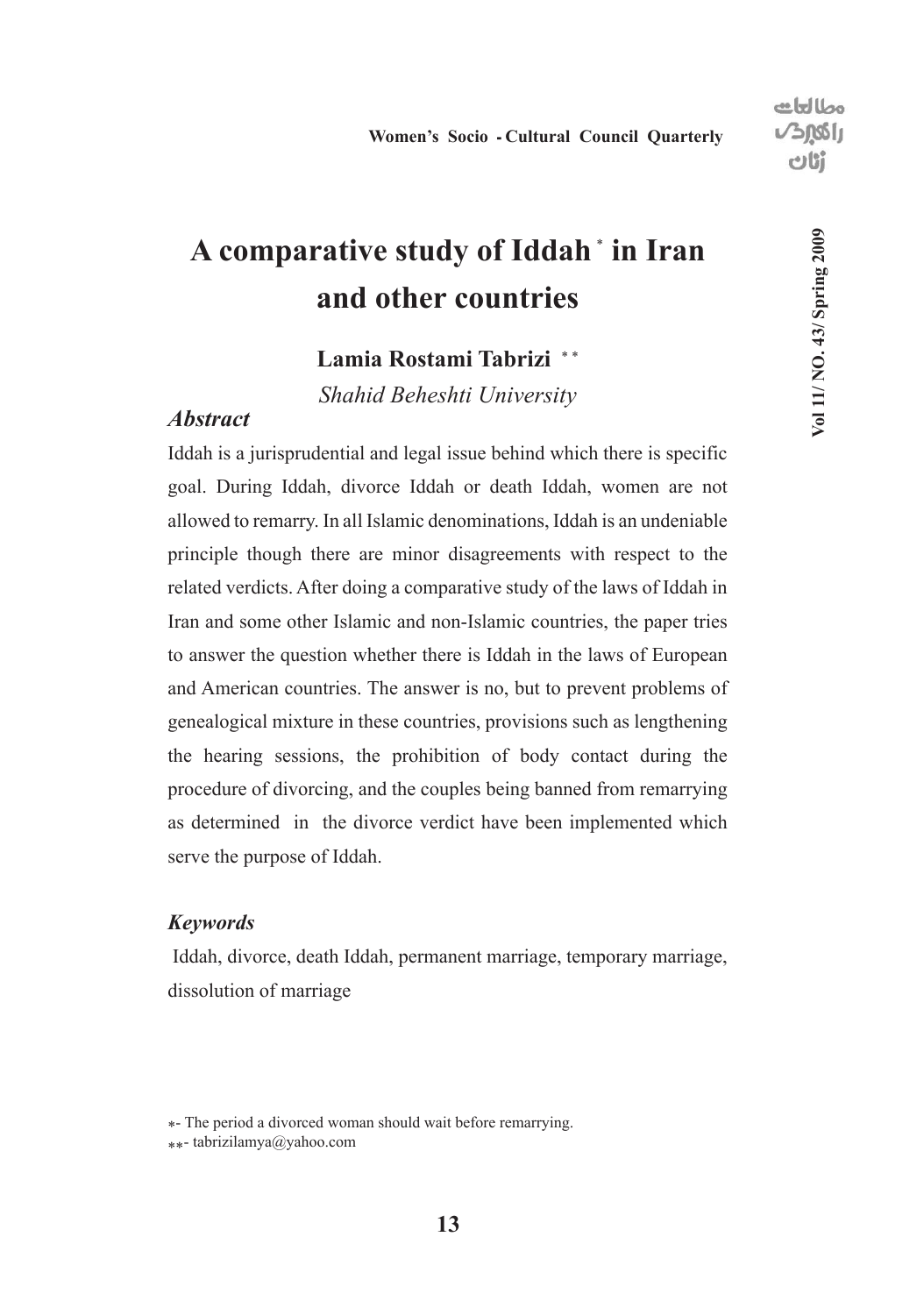Vol 11/ NO. 43/ Spring 2009

## **A legal analysis of affordable marriage gift or claimable marriage gift**

### Mohammad Sardo'ee-nasab<sup>\*</sup>

*Tehran University*

#### *Abstract*

According to instruction number 153958/34/ dated Bahman, 7th, 1385 (SH), issued by Documents and Estates Registration Organization, the heads of Marriage Registration Offices have to explain the contents of article 2 of marriage contract conditions related to affordable and claimable marriage gifts to the couple so that they chose of the two types of marriage gifts. In this way, the assumption of the neutrality of the man, which can be found the article 2 of the law of the implementation of financial sentences in relation with marriage gift, changes and, as a result, the number of marriage gift prisoners is reduced. It seems that dividing this condition into two, i.e. affordable or claimable, in the instruction is illogical and results in problems to collect marriage gift, and increases the possibility of man's loss. It seems that dividing marriage gifts into affordable and claimable in the instruction of the Registration Organization is illogical and makes the collection of marriage gift impossible. This paper studies these two conditions from a jurisprudential and legal approach and shows that this instruction is against the spirit of clause 3 of article 148 of Civil Injunction Application Law ratified in 1977 and article 58 of Bankruptcy Liquidation Law of 1939. In addition, the impossibility of issuing an execution command and liquidation of marriage gift through the application of registration because of the dependency of marriage gift to affordability is an unjustifiable limitation for women.

#### *Keywords*

debt, term, affordable marriage gift, claimable marriage gift, returnable debt

\*- doeinasavb@ut.ac.ir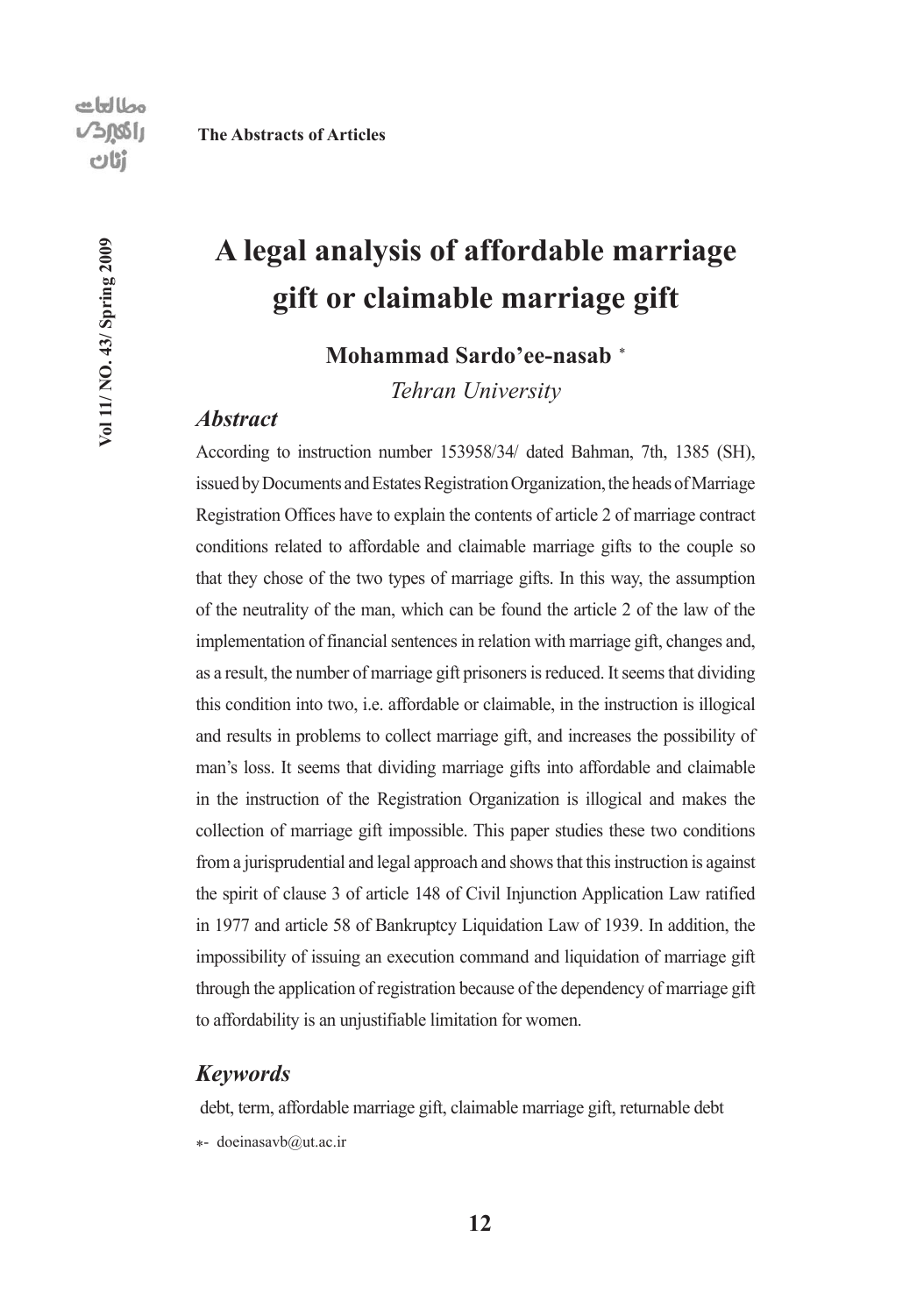## **Women and children, the victims of the terrorist MKO**

#### **Seyyed Hossain Hashemi**

## *Ph.D. in Criminal Law and Criminology Abstract*

Mojahendin Khalgh Organization [MKO] was established in 1965 by young intellectuals to overthrow the Shah's regime. However, after the Islamic revolution it stood against the Islamic revolution and its members left Iran in 1981 and joined the opposition abroad. Masood Rajavi the self-appointed leader of the group has now chosen the commanders of the groups from among the women. MKO has secretly imposed vast ideological divorces on its members in 1989, i.e. all members had to renounce their right to marry and in case of being married they had to separate from their spouse with hatred. This compulsory divorce resulted in various problems for children, and men and women loyal to the organization. Based on a criminological approach, this paper studies the sectarian opinions of this terrorist organization concerning family foundation, the explicit breach of women and children rights, the ideological divorce and its aftermaths, and penal responsibilities of the leaders of this sect in the face of national and international courts. Finally, suggestions have been proposed to support the children and women who are the victims of terroristic goals of MKO and the fact that the Iranian government can legally sue it in international courts.

#### *Keywords*

 victims of terrorism, women's and children's rights, MKO, family, ideological divorce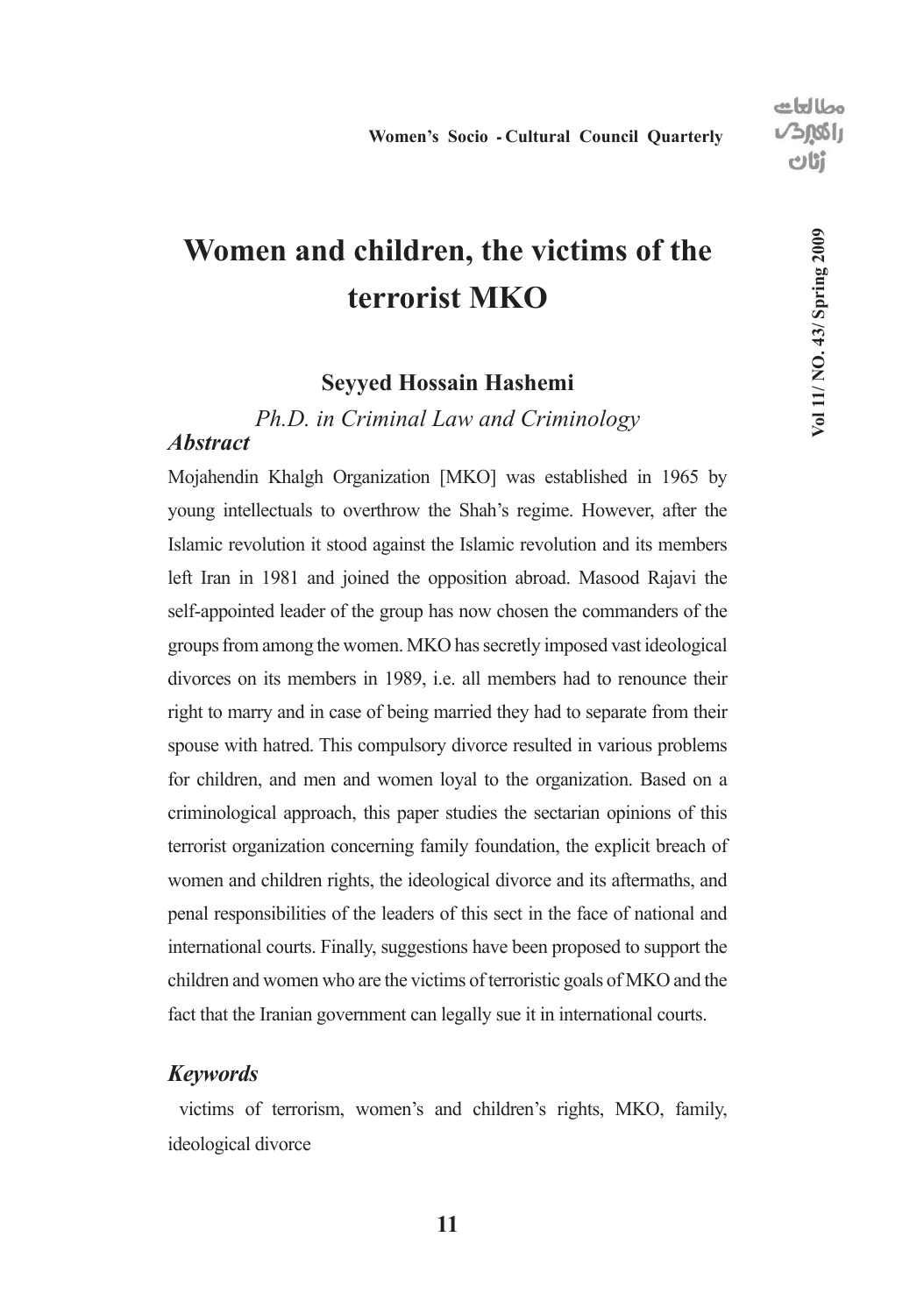Vol 11/ NO. 43/ Spring 2009

## **Semantic relationships among the Quranic verses related to divorce:**

## **An Osuli-Fiqhi, interpretive, and linguistic approach**

## Mahdieh-Sadat Mostaqimi<sup>\*</sup>

*Qom University*

## *Abstract*

Quranic verses have vast semantic relationships, but due to the difference in goals and methods, and the differentiations of various sciences only some dimensions of Quranic verses have been studied. To have an overall understanding of the issue of divorce in Quran, one should adopt an approach which studies all the implicit and explicit semantic relationships among the verses. After explaining the semantic interactions among verses according Fiqh and Osul, Tafsir, and linguistics, the paper tries to study categories such as the specific and the general, the absolute and the limited, the abrogating and the abrogated, the brief and the fully explained, the relationships between verses and their occasion of revelation, different stylistic relationship, the unity of verses, and conceptual blending in verses. In addition, some samples are also mentioned in each case. Thus, there is apparently a trans-jurisprudential necessity to study divorce and to implement and interpret the related laws.

#### *Keywords*

divorce, principles of jurisprudence, tafsir, linguistics, semantic relationship, style relationships

\*- Mostaghimi.mahdiya@yahoo.com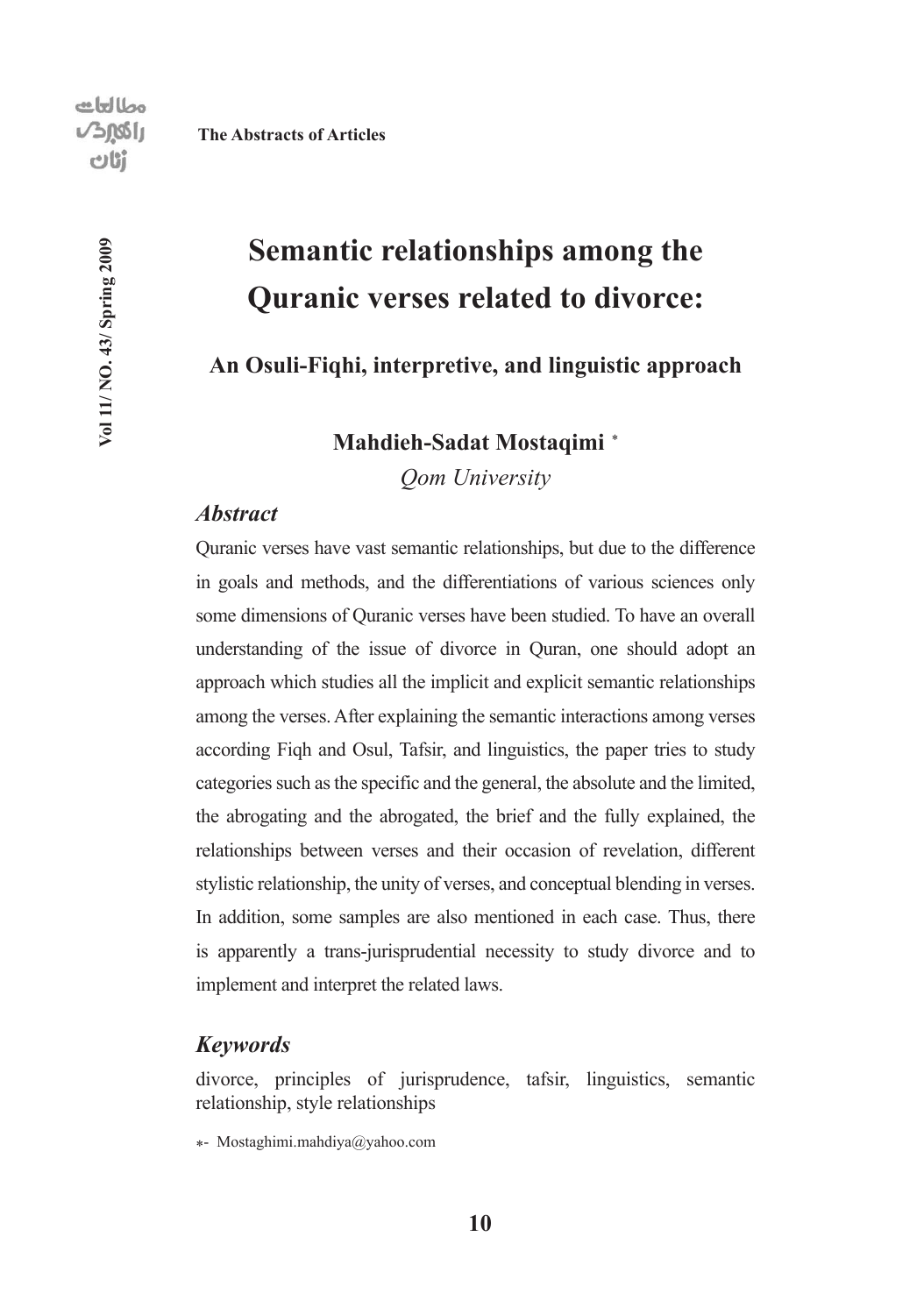## **Divorce and legal vacuums of djudication**

Seyyed Mahdi Jalali<sup>\*</sup>

*Islamic Azad University Naraq Branch*

### *Abstract*

It is natural for couples to have disagreements because of personal differences, but this natural disagreement should not be so much as to shake the foundation of family. Thus, as Quran recommends us in chapter Nisa' [women], after the emergence of the symptoms of disagreement, a family peace court should be formed to solve the problem. In the Iranian law, this is called jurisdiction of divorce to which the law maker should pay attention although there are deficiencies in the law. This paper deals with the foundations of jurisdiction, the development of law-making in jurisdiction, a study of the present law of jurisdiction, and an elaboration of legal impairments in the Iranian law. Then Iran is compared to Egypt, Iraq, and Syria in this respect. Finally, the paper suggests that the judiciary establish a sufficient number of branches for jurisdiction, along with family courts, composed of legal experts, family counselors, and psychologists to help courts to solve family disagreements.

### *Keywords*

arbitrator, divorce, khal', mubara'a, discord, solving disunion, compromising divorce

\*- dsm-jalali@yahoo.com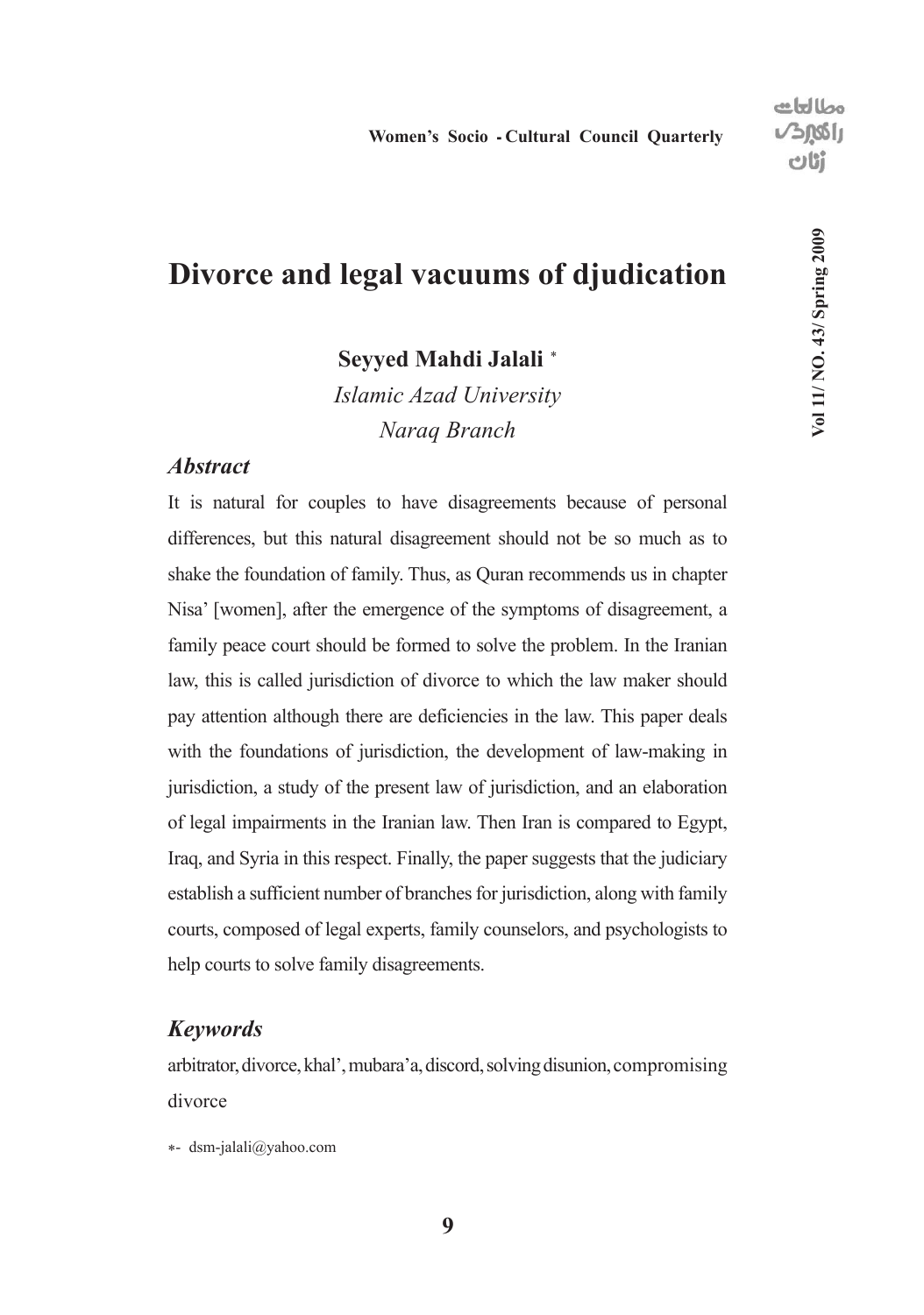Vol 11/ NO. 43/ Spring 2009

# **Divorce and the Family Support Bill:**

With an emphasis on the prevention of divorce

**Javad Habibi-tabar**<sup>∗</sup>

*Al-Mostafa University*

## *Abstract:*

Family is an important social foundation whose changes affect on social changes. Thus, governments should specifically pay attention to it. Divorce is a factor influencing on family and has legal, social, cultural, and economic aftermaths. As a result, the Iranian judiciary presented a family support bill to the parliament. This bill, in addition to solving the impairments of the previous law, contains new suggestions to strengthen the family foundation. This paper elaborates on some articles of the bill, specifically the articles for preventing and implementing divorce, articles such as the qualification of the family court, the expense of trial and bill. Finally, the paper proposes some suggestions in this regard, as well.

#### *Keywords*

 marriage, divorce, family, preventing divorce, family support bill, family court

\*- j-habibitabar@hawzeh.net